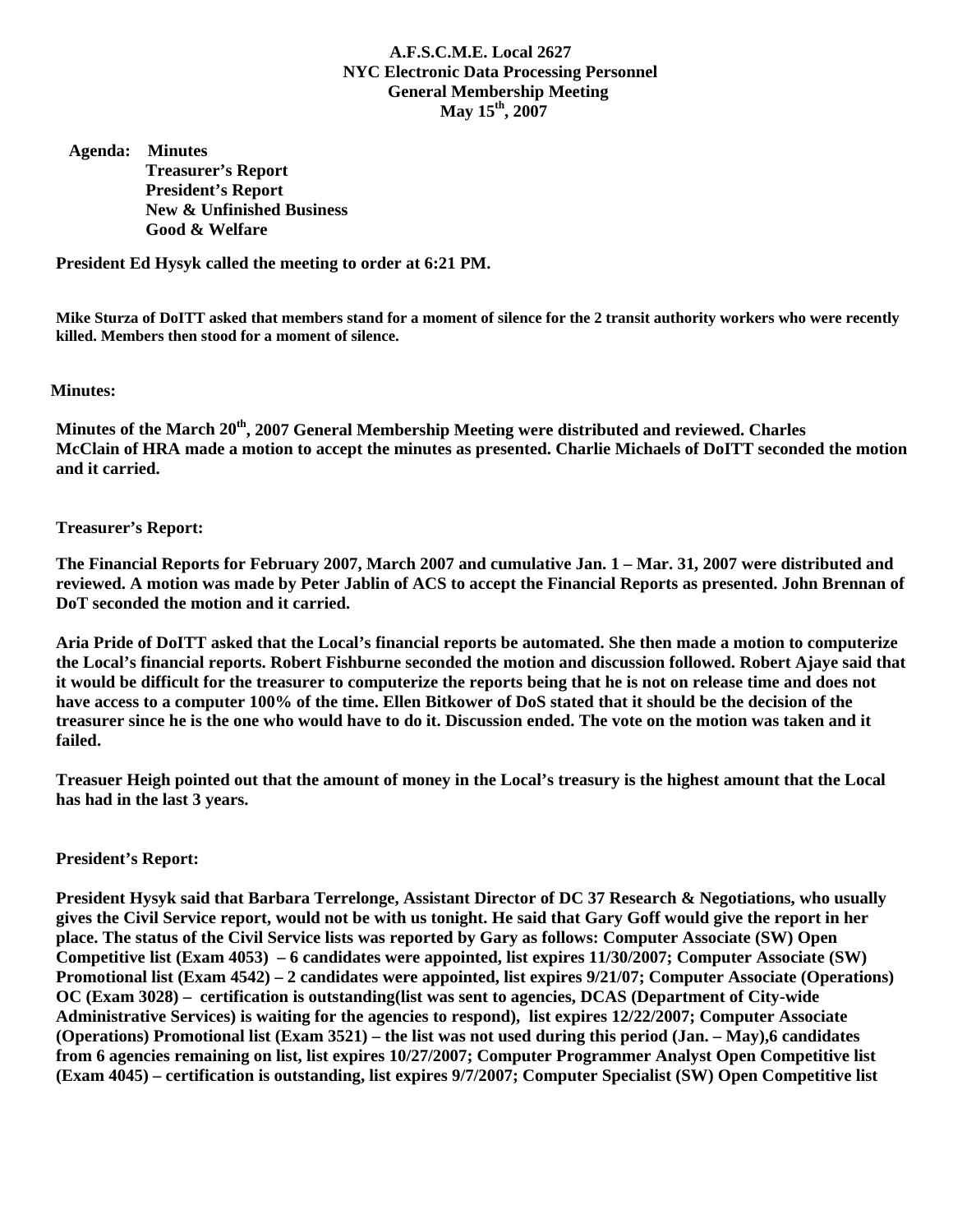**(Exam 3013), list anniversary date is 10/20/2008; Computer Specialist (Operations) Open Competitive list (Exam 3050) – certification is outstanding, anniversary date is 9/7/2009. Gary then concluded his report.** 

**President Hysyk announced that the Computer Service Technician exam, which was moved from March to May, has been canceled. DCAS has not established a new exam date for this title. Ed stated that a new schedule of city exams for the upcoming fiscal year will be published by DCAS at the end of June.** 

**President Hysyk said that he has asked the Research & Negotiations Department to make sure to put in for all the exams that the Local needs, especially the exams where there are provisionals and no lists. In some situations, Ed said the Local may have to sue for an exam to be scheduled, as was done in the case of the Computer Systems Manager exam. He said that the DC 37 Legal Department sued DCAS to force them to give a Computer Systems Manager exam which had not been given in over 12 years. The exam has now been scheduled for February 2008.** 

**Ed said that a lawsuit is also being prepared for Computer Operations Manager exam. In addition, Ed stated that he is currently talking with Mary O'Connell about doing a Telecommunications Manager exam, which has never been given.** 

**The Local has received a notice from the Department of Education (DoE) stating that Computer Specialist jobs at the Tweed building are going to be converted to Computer Systems Manager positions. 14 members (12 Computer Specialists (SW) and 2 Computer Associates (SW)) were notified that they should apply for the Computer Systems Manager positions if they wanted their jobs. The Local had a meeting with DoE at the Tweed building on May 11th. DoE said that they would offer the members an increase in salary if they took the CSM positions. The Local has no problem with any member who wants to become a Computer Systems Manager. The problem occurs when the DoE wants to take 14 jobs in the chancellor's office and convert them all to Computer Systems Manager positions. President Hysyk said that the Local is looking into a lawsuit to see if the DoE has a right to do this.** 

**Members in the New York City Housing Authority (NYCHA) have contacted the Local to express their concerns over DoITT's attempt to take over NYCHA's computer systems. Ed said that it is always a possibility since DoITT has made it clear that it would like to do all of the data processing for all the agencies.** 

**It was reported that consultants at FISA have better working spaces than Local 2627 members. Gary Goff and Lisa B. of Health & Safety will be going out to FISA to take a look at this situation.** 

**President Hysyk said that he will be visiting DEP to meet with the director of labor relations.** 

**Ralph Dibello of NYPD asked about the likelihood of the Help Desk area being outsourced. President Hysyk said that he will look into this situation. He stated that agencies are supposed to notify the Local of their plans before they initiate anything involving our members. For example, before NYCHA could transfer its computer operations to DoITT, they would have to notify the Local and other affected locals, as well as DC 37. A member reported that the terminology that is currently being used at the NYPD is "insourcing" which means that work is being transferred to another agency.** 

**President Hysyk discussed Salary Review. He said that members have promised the Local all kinds of data but no data has been received. He said that DC 37 President Lillian Roberts hopes to wrap up the salary review process before the new contract expires (3/2/2008). Some locals have already met with the the City to make their case for a salary upgrade. Some locals have not submitted anything and others are in the process of submitting something. Ed distributed a report by an internet company that claims that its findings were based on data from over 20,000 IT specialists. He told members to look over the report when they have time.** 

**President Hysyk asked the members how they wanted to proceed in regards to the Salary Review. He said that the Local's salary review committee had 2 meetings so far. 2nd Vice-President Gary Goff said that there are 4 members who are still meeting and are still in the process of putting a report together. The president said that if we**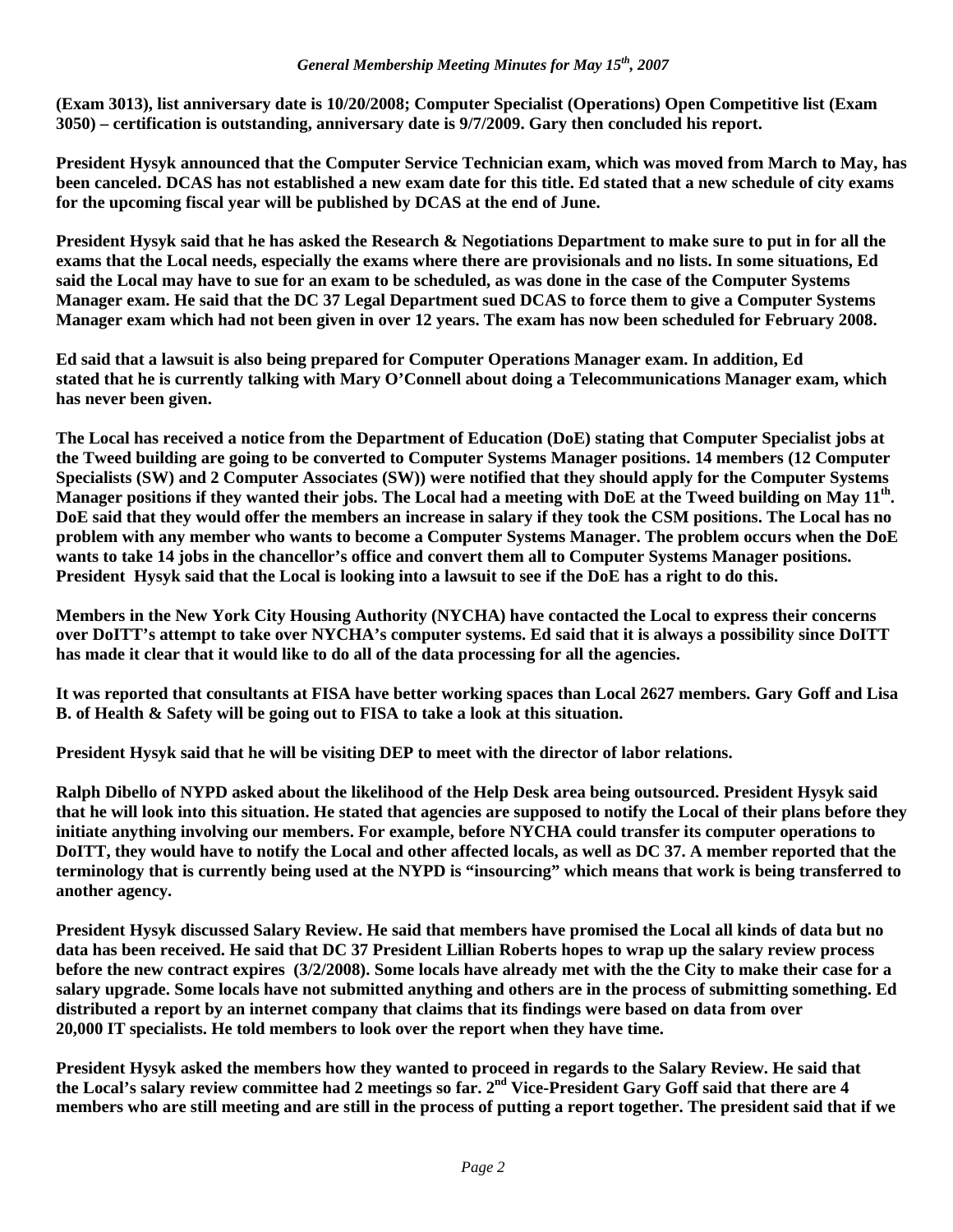### *General Membership Meeting Minutes for May 15th, 2007*

**don't get this report together, we won't be able to make a proposal. Ed added that he has looked at some of the proposals that have been submitted and found some of them to be extensive, well-written, and some done by professionals. He said that there is no guarantee that if we spent any money that our titles will be considered for increases or equity adjustments. None of the locals that have spent money have a guarantee that they will get increases.** 

**President Hysyk said that some members have said that we have the knowledge to do a report ourselves. He agreed that members do have the knowledge but so far he has not seen anyone put something together. He asked who is going to spend the time and effort to do the work. Andrea Simon of HRA said that she quickly glanced through the report that was just distributed and said that we should probably consider leaving the issue alone. She said that there are areas for promotion and there are means within the current structure. She felt that we shouldn't "open up a can a worms" where good money is thrown after bad and make trouble for ourselves. President Hysyk said that if we don't come to a decision tonight, then we have to have something by the June general membership meeting. He stated that if a decision is not reached in June, we are finished just by default.** 

**Artie Kellam of HRA said that we should consider notifying members about the Salary Review via the Local's webpage, email and through a special mailing so that this urgent issue can be discussed fully at the June membership meeting. He said that if we are going to create a proposal internally, then we need to get members who are going to make a firm commitment to do a report. Ed said that it was a good suggestion and that the Local will move forward on it.** 

**1st Vice-President Robert Ajaye talked about the changes that were made to the Local's tuition reimbursement program. He said that the program will now run on a calendar year basis, from January 1<sup>st</sup> through December 31<sup>st</sup>. The reimbursement amount has been increased to \$700. So members are eligible to receive reimbursements up to \$1400 per year (\$700 from DC 37 + \$700 from Local 2627). Members must file a claim with the Local within 30 days after receiving results from their DC 37 tuition reimbursement application. It is important that members list their phone numbers on the application in case you need to be contacted about incomplete documentation. Web=based Enterprise Training is still available to members via the Local's website. Robert urged members to acquire certifications in order to become qualified for the new Certified titles. DC 37 has contracted an outside company to give a Safe Driving course for \$18. This course usually qualifies drivers to get a reduction in their auto insurance.** 

**CUNY is looking to institute an on-line union member registration system which would be more efficient than the present system.** 

**Unfinished Business: None.** 

**New Business:** 

**Mike Sturza of DoITT spoke about the movement to free Mumia Abu-Jamal. He said that there will be a rally outside the court of appeals in Philadelphia on Thursday, May 17th to support Mumia. Buses will be leaving from lower Manhattan early Thursday morning to bring supporters to the rally.** 

**DC 37 Asian Heritage celebration will be held on Friday, May 18th. The Local's Asian Heritage Celebration was postponed until next year due to a scheduling conflict.** 

The DC 37 Jewish Heritage Celebration will held on Thursday, June 28<sup>th</sup>.